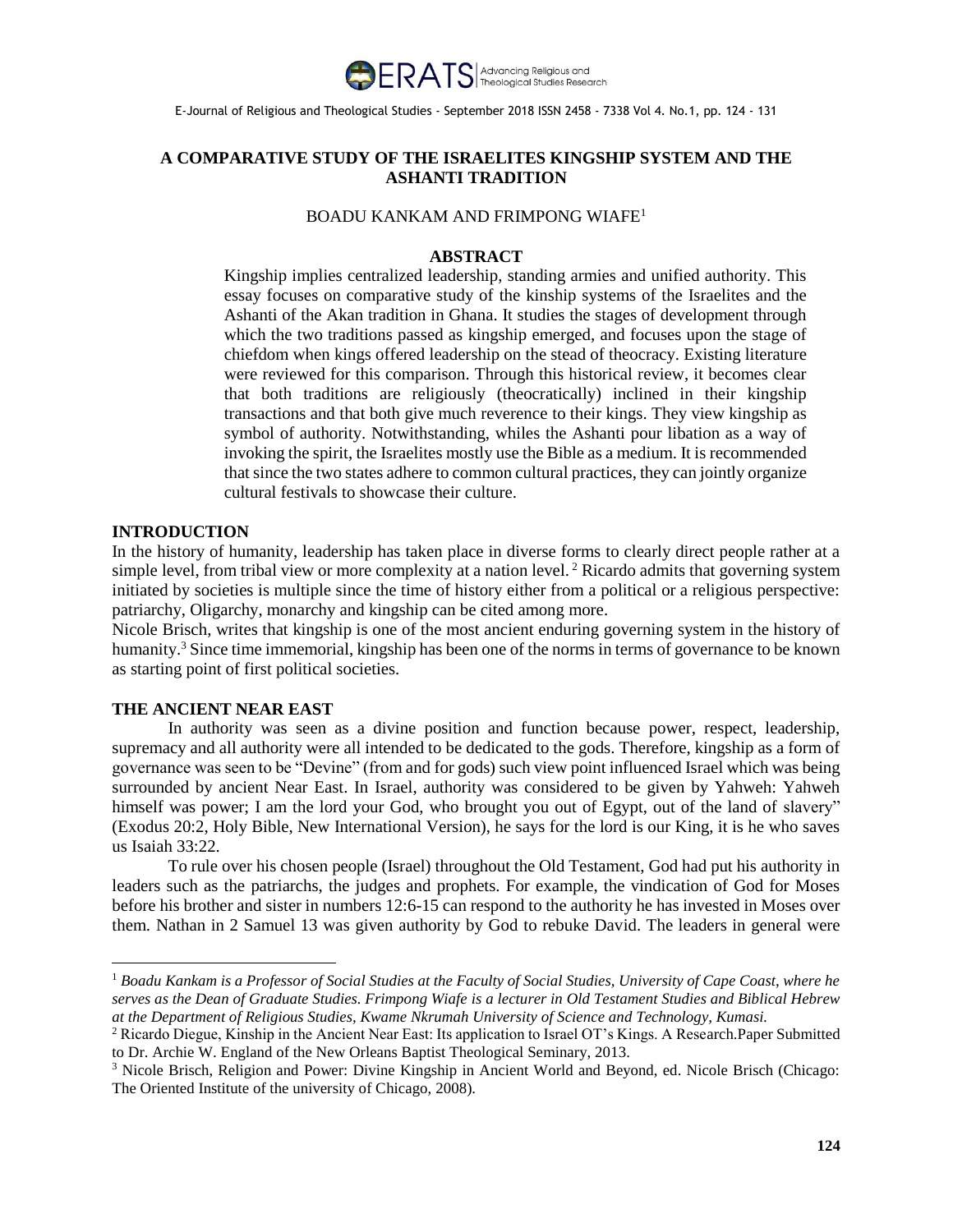

chosen by Yahweh and empowered to exercise their leadership. The aim of this paper is to explore the concept of "Kingship" among the Ashanti's of Ghana and Israel in the Ancient Near East, understand the implications and their office and the functions and their application.

### **MOMENTS OF KINGSHIP IN ISRAEL**

After the 13thcB.C.E. the highlands of Israel were increasingly settled. Society was organized tribally, and there was no capital city. According to the Bible, after c.1025B.C.E. a new **centralized** political system arose, first under Saul, and then David and Solomon. This is the era of the United **Monarchy**. After Solomon's death (c922B.C.E.), the single kingdom was divided into two kingdoms, "Israel" in the north (capital city: Samaria), and "Judah" in the south.

Until the kingship system, Israel's social existence was founded on the premise of being distinct from all peoples by virtue of divine election.<sup>4</sup> A dominant element in Israel's socio-political thought prior to the reign of David is the principle that appointment to leadership was by divine inspiration. The essence of Israel's special status is defined in a programmatic divine statement in the book of Exodus. "Now then if you obey Me faithfully and keep My covenant, you shall be My treasured (or special) possession among all the peoples. Indeed, all the earth is Mine, but shall be to me a priestly kingdom and a holy nation" (Ex. 19:5-6; cf. Deut. 7:6, 14:2, 26:18).

The establishment of kingship represented a major transformation for Israel. It was not only a change in institutional structures but also a major shift in categories for understanding the nature of Israel's life as a community and its relationship to God.<sup>15</sup> The concept of the state results from Israel's viewing its own place in the history and the place of the surrounding people as a reflection of the principles upon which the world was created.

The book of Samuel in general, and Chaps. 8-15 in particular, reflect the tensions and ambiguities of the traditional times. Israel's transformation was theological. The Old Testament traditions of covenant community resisted and came with the emerging ideology of royal community. Covenant community had been rooted in understanding of the sovereignty of God. Israel was the people of a divine King. When Gideon was asked by some of the people to become King following his victory over Median, he refused, saying: I will not rule of you, and my son will not rule over you; the lord will rule over you"<sup>6</sup> (Judges 8:23). The outgoing ruler appointed his successor. The principle of discontinuity in the chain of leadership resulted in interregnal gaps between saviours. These were periods of decline in Israel's political ascendency. The shortcomings inherent in non-continuous rule of divine emissaries were felt in the fate autochthonous population of Canaan for possession of agricultural (Jos. 17:14 -18; Judg. 1: 19, 34-35; 18:1-31) and pasture land (1Chron. 4:39-43;5:9-10;7: 21, 8:13), and for political supremacy in the area.<sup>7</sup> The ups and downs of the prolonged military struggle led to the recognition that for the people to exist an independent political entity, a centralized government and predetermined procedures of succession were essential prerequisites. The implementation of the demand to replace the sporadic rule of the judge-saviour by instituting a monarchy was delayed until the middle of the eleventh century B.C.E. when ecological –economic and socio-organizational factors combined with external political circumstances finally tipped the scales in favour of a more centralized and continuous form of government.

Early Kingship was seen by some as a rejection of divine Kingship. Covenant community was understood as a tradition of special relationship to God, who had been made to Israel through the Exodus experience and the covenant making at Mt. Sinai. The desire to have a king arises in 1 Samuel 8 as the impulse to be "like other nations" (vv. 5 and 20).

 $\overline{a}$ 

<sup>4</sup> Shemaryahu Talmon, King, cult, and calendar in ancient Israel. (Jerusalem: The Magness Press, 1986), 9-17.

<sup>&</sup>lt;sup>5</sup> James W. Fianagan, Chiefs in Israel. Journal for the Study of the Old Testament., (1981)20:47-73.

<sup>6</sup> Judges 8:25

<sup>&</sup>lt;sup>7</sup> ShemaryahuTalmon, King, cult, and calendar in ancient Israel. (Jerusalem: The Magness Press, 1986),9-17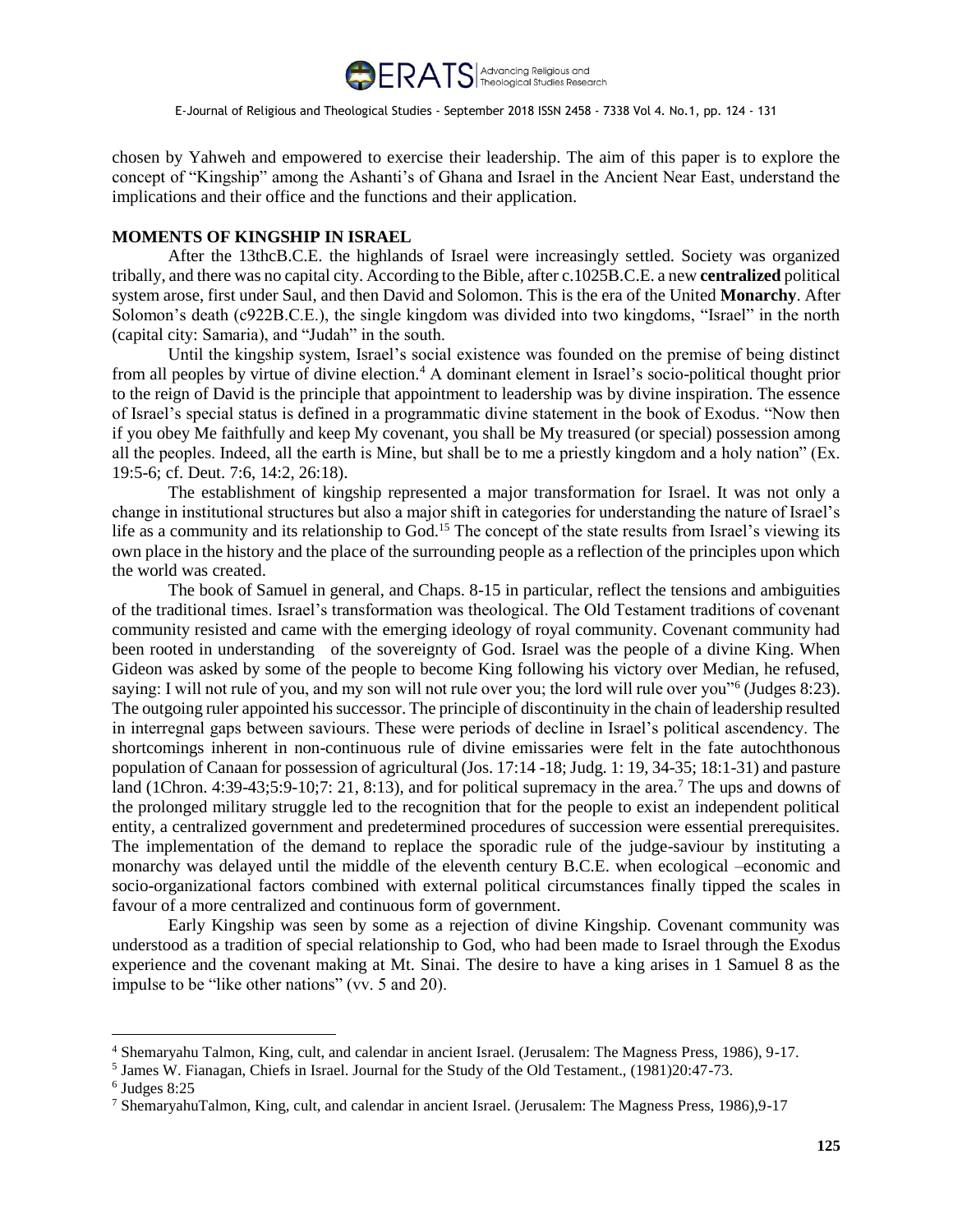

Israel's transformation was sociopolitical. The emergence of kingship in Israel did not result from abstract theological debates. Internal and external crises exposed the weaknesses of Israel's tribal life and created the pressure to adopt kingship as an alternative.<sup>8</sup>

When Samuel was old, his sons proved to be corrupt and unworthy successors to judge Israel (8:1-3). The house of Eli before Samuel had fallen under God's judgment. It is in this context that the elders of Israel sought to request a King (8:4-5)

Samuel appears as God's prophet. As such, he is commanded by God to give the people a king. The book of Judges is constantly reminded about Israel lack of a King. "In those days, Israel had no king; everyone did as they saw fit" (Judg 17:6, 21: 25). Because there was no King, everyone did what was right in their own eyes. The advent of monarchy was the only solution to the lawless years of Israel.<sup>9</sup>

It is on record that Saul is being considered as Israel's first King being portrayed as an attractive leader (1 Samuel Chap 11). In general terms, 1 Samuel 8-15 divides into large segments. (Chap 8-12) tells us how Saul became a King; Chaps 13-15 tells us how Saul lost Kingship.

### **THE OFFICE OF KINGSHIP IN ISRAEL**

The office of kingship in Israel was supposed to be in concordance to Yahweh's rules because his Kingship was over the human ruler and for that matter, the human King was actually ruling over His people and this King himself was part of Yahweh's Kingdom.

Throughout the books of Kings, Samuel, and Chronicles, it is obvious that there was always a dependence on what the "Book" states in order for the Israel nation to succeed before the pagan people. There was a direct link between the kingship and the law of God; Saul's reign (1 Samuel 8-15). David's reign (1 Samuel 16-31, 2 Samuel, 1 Kings 2 and 1 Chronicles 11-29) Solomon's reign (1 Kings 3-11 and 2 Chronicles 19) Hezekiah's reign (2 Kings 18-20, 2 Chronicles 29-32 etc.) Psalm 101 is described as "code of conduct for a King".

Helen Ann Kenik, "Code of conduct for a King: Psalm 101 Journal of Biblical Literature Volume 95, No. 3 (September, 1976)

When it comes to the characters of the King in Israel, many scholars agree that, unlike in Western culture in modern time, the king incarnates both political and religious or priestly functions. There was no such thing like separation of church and state. It was the time of the theocratic nation: God ruled through the chosen king. Chalmers use Psalm 110:4 as a proof of royal coronation with the mention "in the order of Melchizedek". This means simply that the king was also at the order of priest. Nevertheless, the author considers that at this level, the king was viewed simply as a standard religious character because in the cultic regulations found in the book of Leviticus there is no specificity about the role of the king in religious life of the people but he was a member of the laity with no special or unique prerogatives. Some of the royal psalms described the role of the King. Psalm 72 presents some attributes that characterize the King: justice, righteousness, and wellbeing; and some of the topics are around the needy and agricultural fertility.

The King is seen as an advocate for the helpless. Chalmers states that Kings established, maintained and reformed the central cult by building temples for instance. Further, Ahaz is an example of a king not only building an altar for God but also offering sacrifices (2 King 16). The King also played the role of a leader of the people in terms of embedding to the God's worship perspective and protecting them against other nation's physical invasion or fault theological infiltration.

### **Conclusion**

 $\overline{a}$ 

It is historically proved and biblically reported that the integration of Kingship in Israel was a revolution under the influence of the outside cultures of the ancient Near Eastern nations, basically

<sup>8</sup> James W. Fianagan, Chiefs in Israel. *Journal for the Study of the Old Testament*., (1981)20:47-73

<sup>9</sup> Robert P. Gordon, I & II Samuel: A commentary (Grand Reycids, MI: Regency Zondervan Publishing House, 1988), 109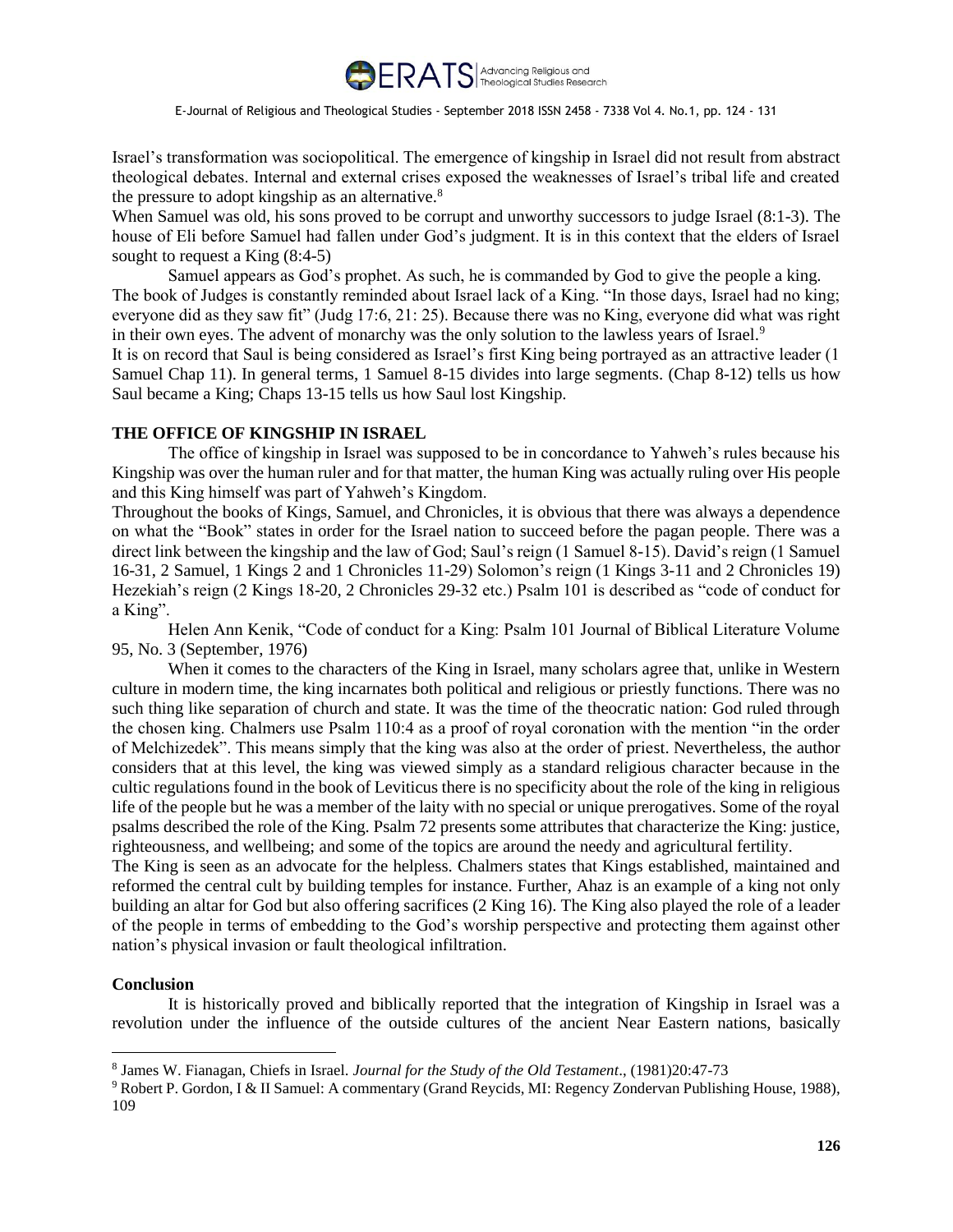

Mesopotamian and Egyptian. The Kingship model brought from the invasion of the Philistines and the Ammonites had greatly influenced the kingship system of Israel. Not only the chosen people of God once rejected the prophetic system and yearned for the monarchic one like "all the other nations", they also brought enough of the same principles of leadership that characterized a King in terms of roles and functions. In both ancient Near East and Israel royal governances, the Kings were watch-doges over the religious and cultic activities and beliefs of their respective people. However, while the Egyptian Pharaoh was a god incarnated in a human body, the Babylonian King was mostly a member of the laity, yet highly regarded as representative of the gods on earth and among people. On the other hand, the Hebrews' King was a fully man but of course "chosen" by Yahweh; the kingship was still the "divine kingship of God" over Israel through the leadership of the anointed one". Therefore, in both cultures the kings were functioning as high priests. They fight to erect temples for God and gods. They stage as judicial instance for the divine laws. Also, the king of Israel, as in the other cultures, was the commander-in chief-of the army of God. By observing the path of governing system when it comes to state and religion relationship, one major question that should rise may be whether there has been a cessation of the God's kingship in political leadership or it still remains in modern Israel's government.

### **THE ASHANTI KINGSHIP**

Having looked at the kingship system in Israel, it is equally important to consider the kinship system of the Ashanti's in an attempt of comparing the two kingships. This section looks at the Asante, elections, legal systems and the golden stool and spirit of the Ashanti.

#### **The Asante/Ashanti**

The Asante are located in the Ashanti region of Ghana. The 2010 population census estimated the population in the region at 4.780, 380; and Kumasi, the traditional capital of the Asante, at 2,035,064.<sup>10</sup> Even though there is migrant population, it is arguable that the Asante form greater proportion of the population in this region. The Asante are part of a socio-cultural group known as the Akan. This group consists of the Akwamu, Guan, Fante, Denkyra, Brong, Akyem, Kwahu, Sefwi, Wassa, Akwapim, Assin and Asante.

Geographically, the Akan occupy the western, central and Ashanti regions and parts of the Brong-Ahafo, eastern regions of Ghana and the eastern part of the Ivory Coast. There is Consensus that together with the rest of these Akan groups, the Asante have migrated from ancient Mesopotamia to sub-Saharan Africa.<sup>11</sup> Each of the Akan ethnic groups is autonomous but linked by similar culture and the Twi language.

The Asante is lineal and thus, divided into clans. There are eight clans in Asante. A person belongs to the clan of his or her mother. This means all extended family members in this society, as earlier indicated, trace their descent from a common ancestress. In other words, the matrilineal family consists of all persons, whether male or female, who have descended from a common ancestress. The basis of the genealogy is the common blood that feeds and nurtures the child in the mother's womb. The peculiarity involved here is that the matrilineal blood passes only through females. This naturally leads to a system of diagonal succession where the matrilineal blood dies with every male member.<sup>12</sup> This means males are only regarded as members of the matri-family during their lifetime. This implies children belong to their mother's family and not to their father's According to Peter K. Sarpong, the matrilineal society is governed by certain norms, namely:

1. The clans or lineal groups are exogamous (i.e., people marry from outside it.)

 $\overline{a}$ 

<sup>10</sup> Statistical Service Ghana 2012: 1, 8.

<sup>11</sup> V. S. Gedzi, *Principles and Practices of Dispute Resolution in Ghana: Ewe and Akan Procedures in Females' Inheritance and Property Rights.* PhD Thesis, Institute of Social Studies of Erasmus University Rotterdam. (Maastricht: Shaker Publishing BV 2009).

<sup>12</sup> N. A. Josiah-Aryeh, *The Property Law of Ghana. (*Accra: Sakumo Publishers, 2005), 116.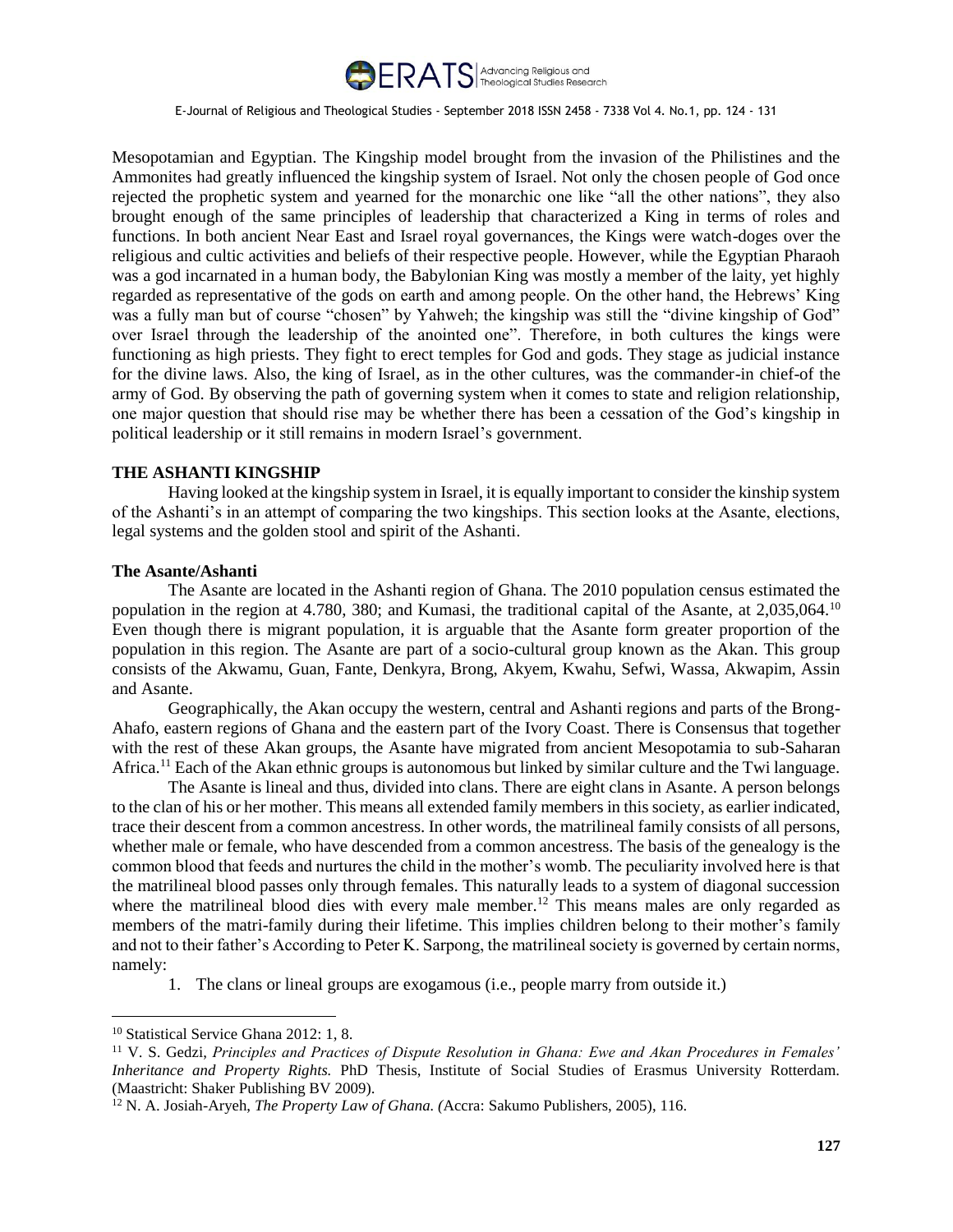

- 2. Women are more important than men are. Women continue the lineage while the latter ends with men.
- 3. Ideally, there is a collective ownership of property or wealth by the clan. The property does not belong to individuals. Individuals receive and use it but cannot dispose of it.
- 4. Succession, inheritance and rank are all determined lineally. This means one succeeds in his or her clan and inherits in his or her clan.
- 5. The kinship terminology deals with sociological as well as biological factors.<sup>13</sup>

That is, one's father's brothers are one's fathers while one's mother's sisters are one's mothers. This means these people must treat one as if they are one's biological father or mother. In the matrilineal kinship and family system, maternal siblings take precedence over the spouse in many spheres of life. This includes investment decisions and the joint acquisition of property.<sup>14</sup>

Many Akan proverbs encapsulate the importance of this maternal relationship over the paternal. For example, *Enii yennto*or 'One can easily get oneself a partner but not amother'; and *Dabre me maame awo*or 'provided my mother gives birth and I have a sibling', it does not matter whether there is a father or not.<sup>15</sup> Further, a wife and a husband in theory have no right to inherit each other's property. Additionally, children do not inherit from their father. This is because, as indicated, the clan owns the property. In other words, one cannot succeed his or her husband or father because one's clan determines all these things.

One succeeds and inherits in his or her own clan. This is why, when there is dispute over succession or inheritance, the chief tries to find out the clan of the disputing parties. The matrilineal family members enjoy common ownership of property. Moreover, they are liable to contribute to pay family debts and possess the rights of representation at family meetings. Further, the head of the family holds all property in trust and also manages and controls it on behalf of members.<sup>16</sup> The purpose of the write-up is to highlight who the Asante of Ghana are; and to clear probable misconceptions and miscommunication about this socio-cultural group.

This knowledge about the Asante may create peaceful co-existence for foreigners who may want to have business interactions with them. The significance of the study is that it has contributed both nationally and internationally to anthropological theory about people of other cultures like the Asante of Ghana.

## **Election of Chiefs**

 $\overline{a}$ 

The election of chiefs and the Asantehene himself followed a pattern. The senior female of the chiefly lineage nominated the eligible males. This senior female then consulted the elders, males and female, of that line. The final candidate is then selected. The nomination is then sent to a council of elders, who represent other lineages in the town or district. The Elders then present the nomination to the assembled people.<sup>17</sup>

If the assembled citizens disapprove of the nominee, the process is restarted. Chosen, the new chief is en-stooled by the Elders, who admonish him with expectations. The chosen chiefs swear a seldom oath to the Earth Goddess and to his ancestors to fulfill his duties honourably in which he sacrifices himself and his life for the betterment of the Oman (state).

This elected and en-stooled chief enjoys great majestic ceremony to this day with much spectacle and celebration. He reins much despotic power, including the ability to make judgment of life and death on

<sup>13</sup> Peter, K Sarpong, *Peoples Differ. An Approach to Inculturation in Evangelization. (*Accra: Sub-Saharan Publishers.,2002), 64-7

<sup>14</sup> C. Oppong*Middle Class African Marriage*. (London: George Allen &Unwin (Publishers)

<sup>15</sup> Kofi, Awusabo-Asare (1990), 15

<sup>16</sup> Kof.iAwusabo-Asare (1990), 117

<sup>17</sup> Kwadwo, Osei, *An Outline of Asante History.* Part 1 (3rd ed.). (Suame-Kumasi: O. Kwadwo Enterprise. 2001)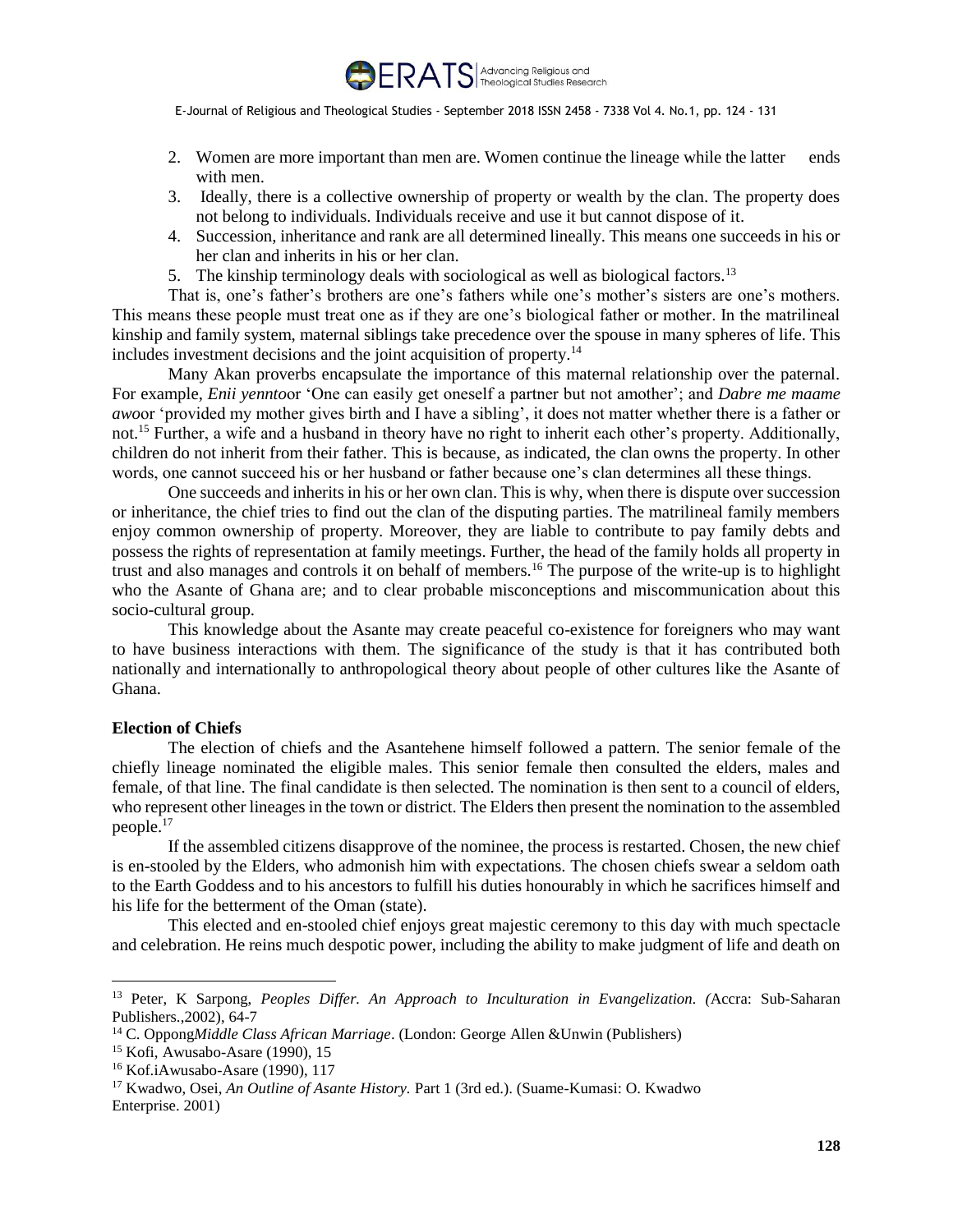

his subjects. However, he does not enjoy absolute rule. Upon the stool, the chief is sacred, the holy intermediary between people and ancestors. His powers theoretically are more apparent than real. His powers hinge on his attention to the advice and decisions of the council of elders. The chief can be impeached, destooled, if the Elders and the people turn against him. He can be reduced to man, subject to derision for his failure.

### **Legal system of the Ashanti**

Legally, the Ashanti state is a theocracy. It invokes religious, rather than secular-legal postulates. What the modern state views as crimes, Ashanti view as sins. Antisocial acts disrespect the ancestors, and are only secondarily harmful to the community. If the chief or king fails to punish such acts, he invokes the anger of the ancestors, and is therefore in danger of impeachment. The penalty for some crimes (sins) is death, but this is hardly imposed; a more common penalty is banishment, mentorship or imprisonment. The king typically exacts or commutes all capital cases. These commuted sentences by King and chiefs sometimes occur by ransom or bribe; they are regulated in such a way that they should not be mistaken for fines, but are considered as revenue to the state, which for the most part welcomes quarrels and litigation. Commutations tend to be far more frequent than executions.

Ashanti are repulsed by murder, and suicide is considered murder. They decapitate those who commit suicide, the convention punishment for murder. The suicide thus had contempt for the court, for only the King may kill an Ashanti.<sup>18</sup>

In a murder trial, intent must be established. If the homicide is accidents, the murder pays compensation to the lineage of the deceased. The insane cannot be executed because of the absence of responsible intent-except for murder or cursing the King; in the case of cursing the king, drunkenness is a valid defense. Capital crimes include murder, incest within the female or male line, and intercourse with a menstruating woman, rape of a married woman, and adultery with any of the wives of a chief or the King. Assaults or insults of a chief or the court or the King also carried capital punishment.

Cursing the king, calling down powers to harm the king, is considered as unspeakable act and carries the weight of death. One who invokes another to commit such an act must pay a heavy indemnity. Practitioners of sorcery and witchcraft receive death but not by decapitation, for their blood must not be shed. They receive execution by staging, burning, or drowning.

Ordinarily, families or lineage settle disputes between individuals. Nevertheless, such disputes can be brought to trial before a chief by uttering the taboo oath of a chief or the King. In the end, the King's Court is the sentencing court, for only the king can order the death penalty. Before the Council of Elders and the King's Court, the litigants orate comprehensively. Any one present can cross-examine the defendant or the accuser, and if the proceedings do not lead to a verdict, a special witness is called to provide additional testimony. If there is only one witness, their sworn oath assures the truth is told. Moreover, that he favours or is hostile to either litigant is unthinkable. Cases with no witness, like sorcery or adultery are settled by ordeals, like drinking poison.

Ancestors Veneration establishes the Ashanti moral system, and it provides the principal foundation for governmental sanctions. The link between mother and child centers the entire network, which includes ancestors and fellow men as well. Its judicial system emphasizes the Ashanti conception of rectitude and good behaviour, which favours harmony among the people. The rules were made by *Nyame* (God) and the ancestors, and one must behave accordingly.

### **The Golden Stool and the spirit of the Ashanti**

 $\overline{a}$ 

<sup>18</sup> K. Nkansah-Kyeremateng. The Akans of Ghana: Their customs, history, and Institutions. Accra: Sebewie de Ventures, 2004), 53-66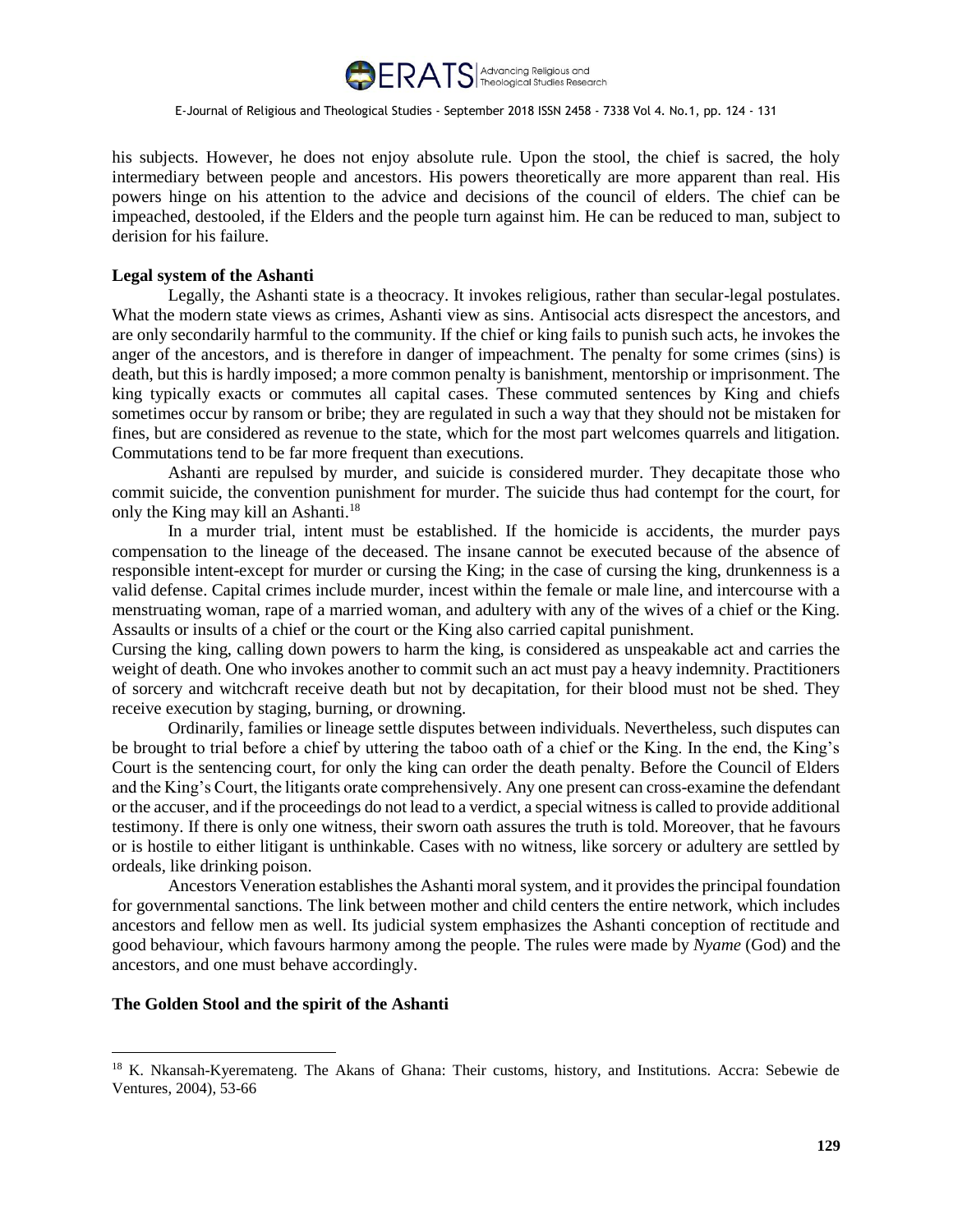

It is believed that the Ashanti Kingdom in Ghana and for that matter kingship was established in the seventeenth century by King Osei Tutu I, with the help of his feared Priest OkomfoAnokye. The myth is told that OkomfoAnokye conjured the famous Golden Stool from sky and landed it on the lap of King Osei Tutu, the first King of the Ashanti. The Fetish priest declared that the soul of the nation resided in the stool and the people must preserve and respect it. Ashanti believe that just as a man could not live when his soul is taken, so the Asante people would disappear from history if ever the Golden stool were taken away from them. Covered with pure gold, the Golden Stool is never allowed to touch the ground. When a new Ashanti King is installed, he is merely lowered and passed over the stool three times without touching it. Whenever the golden stool is taken out on special occasions, the Ashantehene follows it.

The Ashanti Kingdom was rich in gold reserves; hence it grew in popularity and became the Centre of the gold trade, which was largely responsible for the development of Ghana into a powerful, centralized kingdom.

#### **A Comparative Analysis of Israel and Ashanti**

To start with, one can consider the source of documents. With the Israelites kinship, the major sources of information have been the Pentateuch whereas that of Ashanti Rattray.<sup>19</sup>

On the concept of deity, the Ashanti's believe in the Supreme God who is the creator of all things just as the Israelites. Again, in the case of the Ashanti, kinship is based on matrilineal descend, succession and inheritance with mother and mother's brother. But with the Israelites, patriarchal is the core authority vested in the father over both wife and children. On the rules of endogamy, one cannot marry from one's clan in the case of the Ashanti but among the Israelites, marriage is forbidden outside or to the foreigner who has not accepted God(Yahweh).

Both kingships revered the presence of spirits in an object. In the case of the Israelites, they considered the Ark of the Covenant as the symbol of God dwelling amongst them. The ark went before the Israelites in the wilderness journeys …Num 10 verse 33. It was instrumental on the crossing of Jordan on dry land under Joshua, also very useful in the capture of Jericho. In the same vein, the golden stool symbolizes the spirit of the Ashanti's. The golden stool was declared the soul of the Ashanti. Kingship resided in the stool and that the people preserved and respected it. Among the Ashanti's the king is the embodiment of his people and he mirrors aspect of life in the society. This means any judgment passed in the institution reflects on the whole populace, just as God judged the Israelites according to their Kings. It is recommended that since the two states adhere to common cultural practices, they can jointly organize cultural festivals to showcase their culture*.*

### **REFERENCES**

 $\overline{a}$ 

- Brisch, N. *(ed.) Religion and Power: Devine Kingship in Ancient World and Beyond.* Chicago: The Oriented Institute of the University of Chicago, 2008.
- Fianagan, J. "73Chiefs in Israel." *Journal for the Study of the Old Testament*; (1981), 20:47-73

Gedzi, V. S. *Principles and Practices of Dispute Resolution in Ghana: Ewe and Akan*

*Procedures in Females' Inheritance and Property Rights.*PhD Thesis, Institute of Social Studies of Erasmus University Rotterdam. (Maastricht: Shaker Publishing BV); 2009.

Josiah-Aryeh, N.A. *The Property Law of Ghana. (*Accra: Sakumo Publishers); 1995

McCaskie, T. C. *State and Society in Pre-colonial Asante. (*Cambridge: Cambridge University Press); 2005.

Nkansah-Kyeremateng, K. 3-66 *The Akans of Ghana: Their customs, history, and institutions.* (Accra: Sebewie de Ventures); 2004, 5.

Oppong, C. *Middle Class African Marriage*. (London: George Allen & Unwin Publishers Ltd); 1981.

<sup>19</sup> R. S Rattray, Ashanti Law and Constitution. (London: Oxford University Press, 1927).